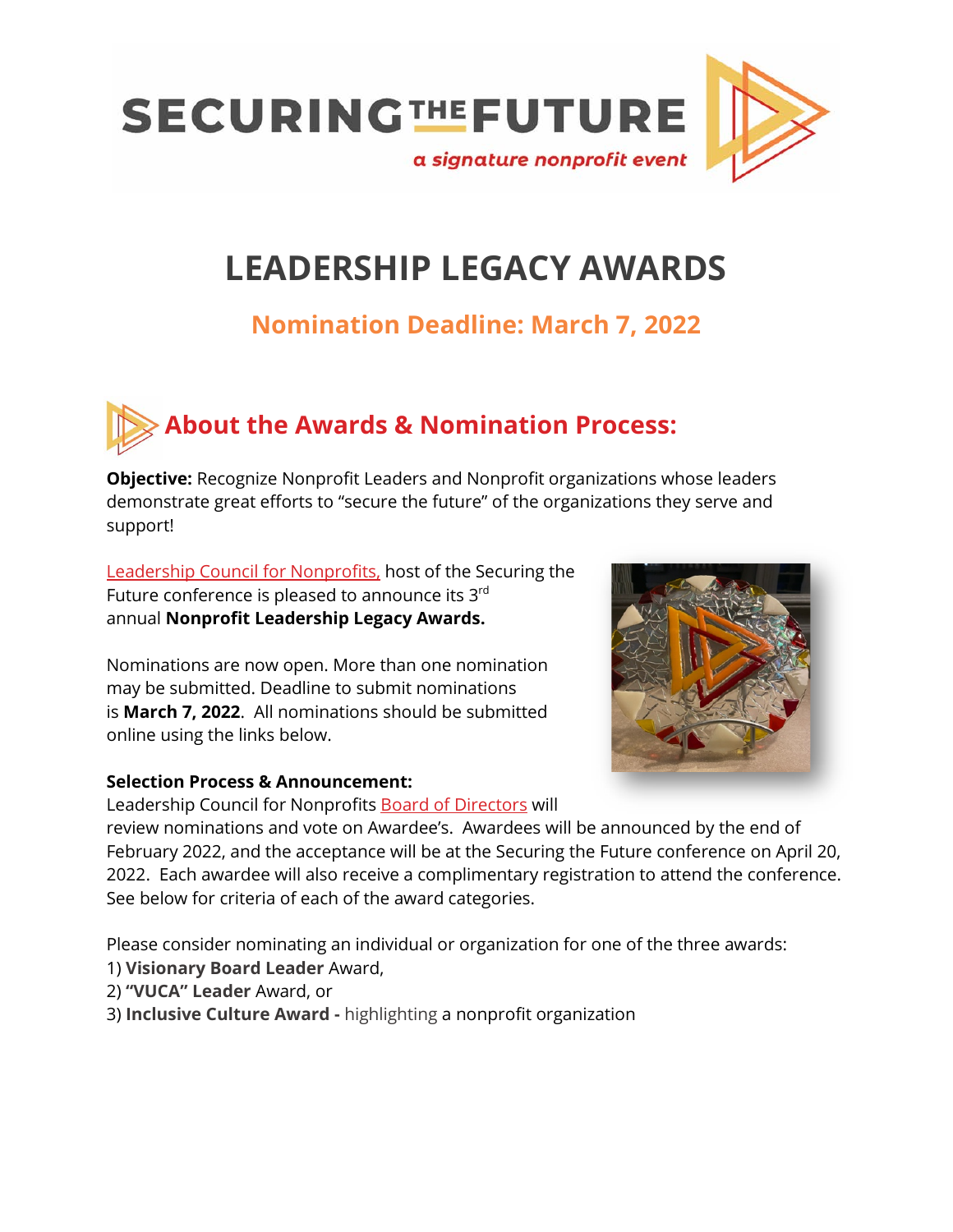

This award honors an established and proven board member of a nonprofit organization in the Greater Cincinnati region who has led their organization through transformational change, weathered difficult circumstances, or demonstrated outstanding vision and achievement.

**Criteria:** Cite current and significant qualitative and quantitative examples in response to the criteria listed.

- Must currently serve on a Greater Cincinnati nonprofit board or have actively served in the past six months.
- Has led their organization through a significant change or achievement in the past two years.
- Enhanced the leadership capacity and skills of the board and organization's leadership.
- Strengthened the collective voice of the organization on behalf of the individuals they serve.

#### **[CLICK HERE TO SUBMIT](https://forms.gle/4LX3w1RZJiDFJVZ47) [VISIONARY BOARD LEADER NOMINATION](https://forms.gle/4LX3w1RZJiDFJVZ47)**

Or Copy and Paste this Link: <https://forms.gle/4LX3w1RZJiDFJVZ47>

# **VUCA Leader- Vision, Understanding Clarity & Agility**

This award recognizes an early-career leader in the Greater Cincinnati nonprofit sector who is positively impacting their organization and the community through demonstrated:

**V**ision, **U**nderstanding, **C**larity & **A**gility (VUCA+)

while operating in a Volatile, Uncertain, Complex & Ambiguous (VUCA-) world.

**Criteria:** Cite current and significant qualitative and quantitative examples in response to the criteria listed.

- Must currently be employed in the nonprofit sector in the Greater Cincinnati region.
- Has strengthened the work of the nonprofit organization and the community.
- Has contributed significantly to sustainable change, going above and beyond expectations through vision, understanding, clarity & agility.
- Demonstrated exceptional leadership through inspired thinking and innovation.

**[CLICK HERE TO SUBMIT](https://forms.gle/hxwYErLW3DmvoYEw7) VUCA LEADER [NOMINATION](https://forms.gle/hxwYErLW3DmvoYEw7)**

Or Copy and Paste this Link: https://forms.gle/hxwYErLW3DmvoYEw7